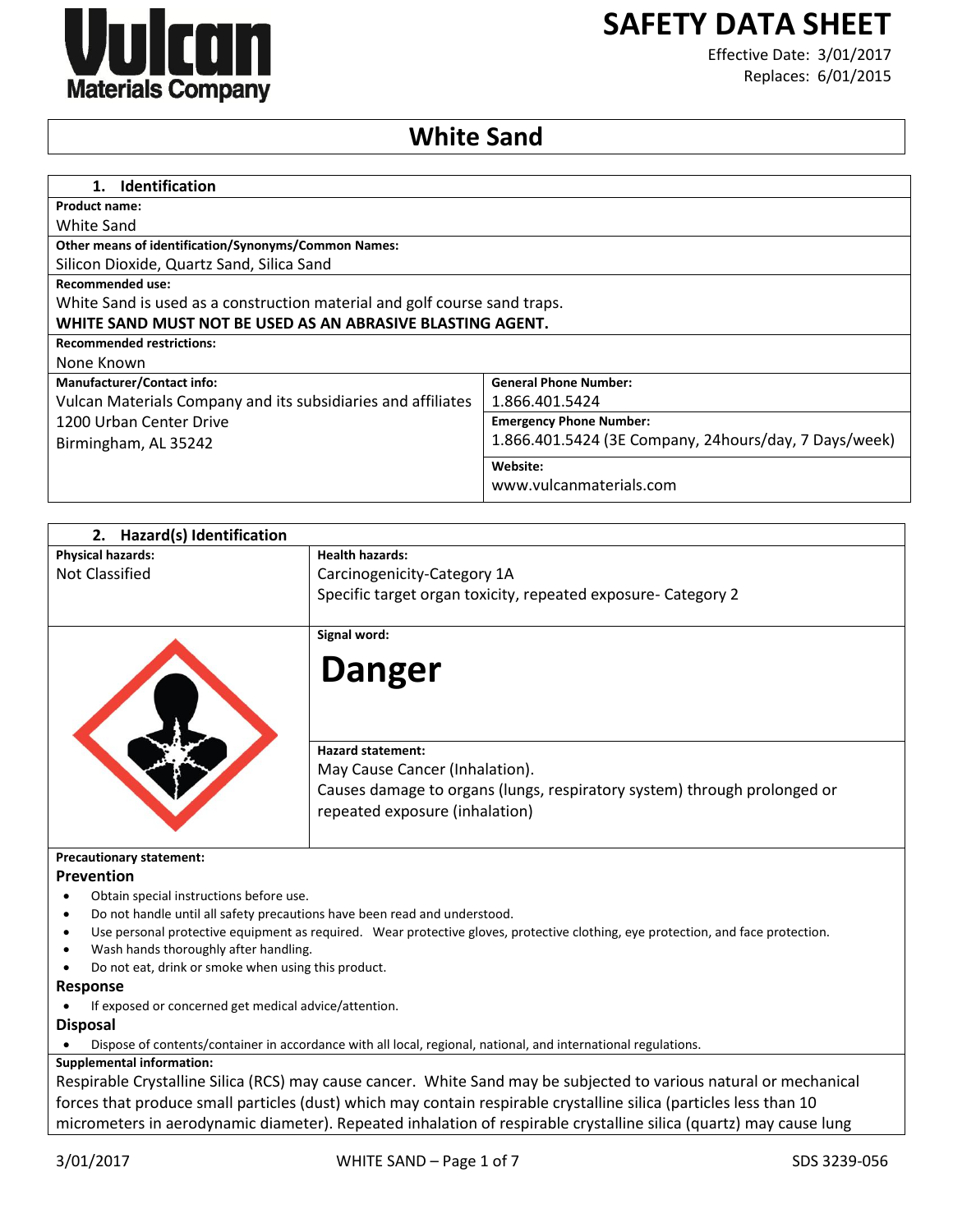cancer according to IARC, NTP; ACGIH states that it is a suspected cause of cancer. Other forms of RCS (e.g., tridymite and cristobalite) may also be present or formed under certain industrial processes.

| 3. Composition/information on ingredients      |                   |    |
|------------------------------------------------|-------------------|----|
| <b>Chemical name</b>                           | <b>CAS number</b> |    |
| Silicon Dioxide (Quartz or crystalline silica) | 14808-60-7        | 98 |

#### **4. First-aid measures**

**Inhalation:**

Remove to fresh air. Dust in throat and nasal passages should clear spontaneously. Contact a physician if irritation persists or if breathing is difficult.

**Eyes:**

Immediately flush eye(s) with plenty of clean water for at least 15 minutes, while holding the eyelid(s) open.

Occasionally lift the eyelid(s) to ensure thorough rinsing. Beyond flushing, do not attempt to remove material from eye(s). Contact a physician if irritation persists or later develops.

**Skin:**

Wash affected areas thoroughly with mild soap and fresh water. Contact a physician if irritation persists. **Ingestion:**

If person is conscious do not induce vomiting. Give large quantity of water and get medical attention. Never attempt to make an unconscious person drink.

#### **Most important symptoms/effects, acute and delayed:**

Dust may irritate the eyes, skin, and respiratory tract. Breathing respirable crystalline silica-containing dust for prolonged periods in the workplace can cause lung damage and a lung disease called silicosis. Symptoms of silicosis may include (but are not limited to) shortness of breath, difficulty breathing with or without exertion; coughing; diminished work capacity; diminished chest expansion; reduction of lung volume; right heart enlargement and/or failure.

#### **Indication of immediate medical attention and special treatment needed:**

Not all individuals with silicosis will exhibit symptoms of the disease. However, silicosis can be progressive and symptoms can appear even years after exposures have ceased. Persons with silicosis have an increased risk of pulmonary tuberculosis infection.

#### **For emergencies contact 3E Company at 1.866.401.5424 (24 hours/day, 7 days/week).**

#### **5. Fire-fighting measures**

**Suitable extinguishing media:**

This product is not flammable. Use fire-extinguishing media appropriate for surrounding materials.

**Unsuitable extinguishing media:**

None known.

**Specific hazards arising from the chemical:**

Contact with powerful oxidizing agents may cause fire and/or explosions (see section 10 of SDS).

**Special protective equipment and precautions for firefighters:**

Use protective equipment appropriate for surrounding materials.

**Fire-fighting equipment/instructions:**

No unusual fire or explosion hazards noted. Not a combustible dust.

**Specific methods:**

The presence of this material in a fire does not hinder the use of any standard extinguishing medium. Use extinguishing medium for surrounding fire.

## **6. Accidental release measures**

**Personal precautions, protective equipment and emergency procedures:**

Persons involved in cleanup processes should first observe precautions (as appropriate) identified in Section 8 of this SDS. **For emergencies, contact 3E Company at 1-866-401-5424 (24 hours/day, 7 days/week)**.

**Environmental precautions:**

Prevent from entering into sewers or drainage systems where it can harden and clog flow.

**Methods and materials for containment and cleaning up:**

Spilled material, where dust is generated, may overexpose cleanup personnel to respirable crystalline silica-containing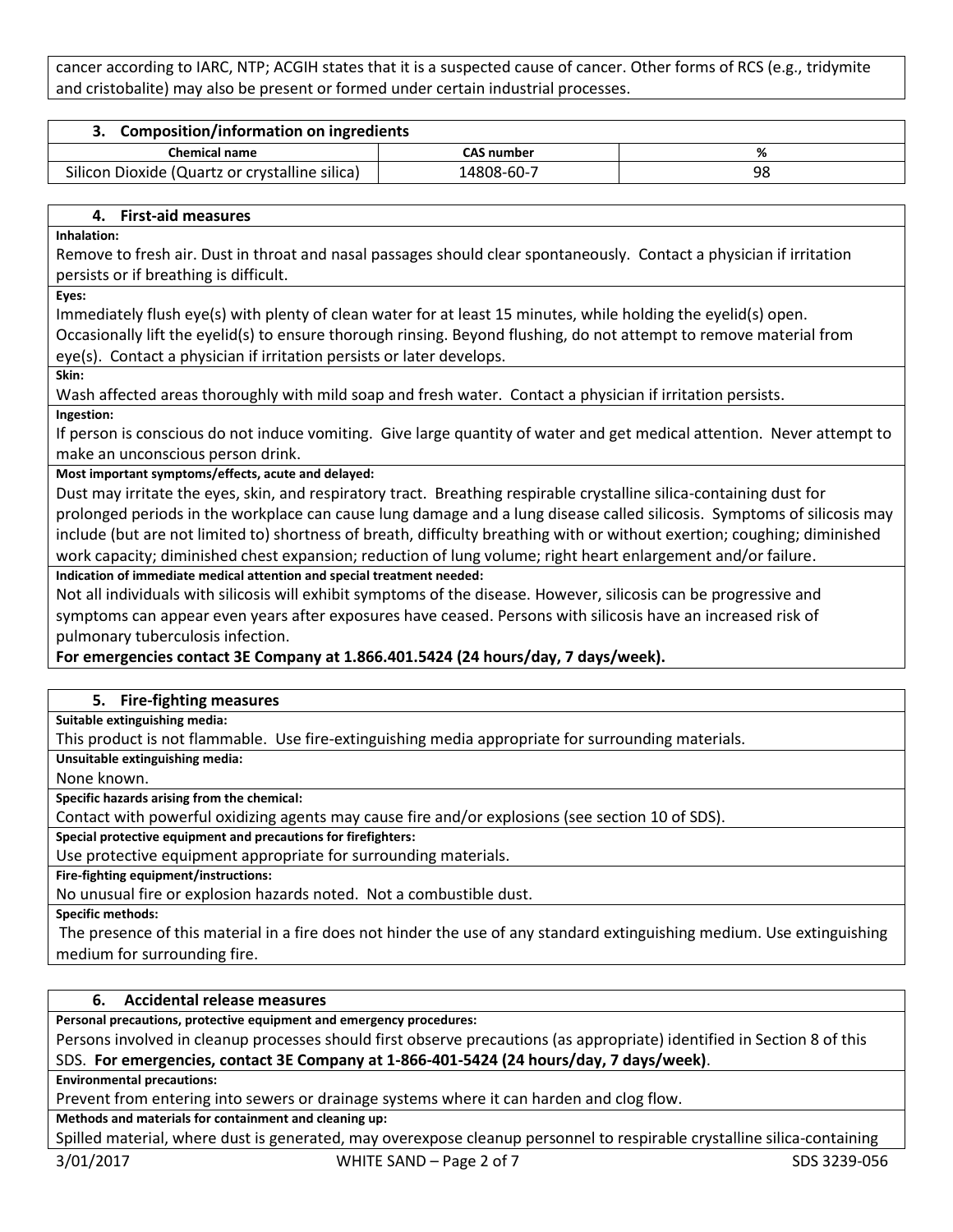dust. Do not dry sweep or use compressed air for clean-up. Wetting of spilled material and/or use of respiratory protective equipment may be necessary.

#### **7. Handling and storage**

#### **Precautions for safe handling:**

Respirable crystalline silica-containing dust may be generated during processing, handling, and storage. Use personal protection and controls identified in Section 8 of this SDS as appropriate.

#### **WHITE SAND MUST NOT BE USED AS AN ABRASIVE BLASTING AGENT.**

**Conditions for safe storage, including any incompatibilities:**

Do not store near food, beverages, or smoking materials.

#### **8. Exposure controls/personal protection**

#### **Legend:**

NE = Not Established; PEL = Permissible Exposure Limit; TLV = Threshold Limit Value; REL = Recommended Exposure Limit; OSHA = Occupational Safety and Health Administration; MSHA = Mine Safety and Health Administration; NIOSH = National Institute for Occupational Safety and Health; ACGIH = American Conference of Governmental Industrial Hygienists

|                                                                              | <b>OSHA/MSHA</b>                                                                                                                                     | <b>ACGIH</b>              | <b>NIOSH</b>              |
|------------------------------------------------------------------------------|------------------------------------------------------------------------------------------------------------------------------------------------------|---------------------------|---------------------------|
| Component                                                                    | <b>PEL</b>                                                                                                                                           | TLV                       | <b>REL</b>                |
| Respirable dust containing silica                                            | 10 mg/m <sup>3</sup> ÷ (% silica + 2)                                                                                                                | Use Respirable Silica TLV | Use Respirable Silica REL |
| Total dust containing silica                                                 | MSHA: 30 mg/m <sup>3</sup> ÷ (% silica + 3)                                                                                                          | <b>NE</b>                 | <b>NE</b>                 |
| Respirable Crystalline Silica (quartz)                                       | OSHA: $0.05 \,\mathrm{mg/m^3}$ (PEL)<br>OSHA: $0.025$ mg/m <sup>3</sup> (Action Level)<br>MSHA: Use Respirable Dust<br>containing Silica PEL (above) | 0.025 mg/m <sup>3</sup>   | 0.05 mg/m <sup>3</sup>    |
| Respirable Tridymite and Cristobalite<br>(other forms of crystalline silica) | OSHA: Use respirable crystalline<br>silica PEL<br>MSHA: 1/2 of respirable dust<br>containing silica PEL                                              | 0.025 mg/m <sup>3</sup>   | $0.05 \,\mathrm{mg/m^3}$  |

#### **Exposure Guidelines:**

Total dust containing silica, respirable silica-containing dust and respirable crystalline silica (quartz) levels should be monitored regularly to determine worker exposure levels. Exposure levels in excess of allowable exposure limits should be reduced by all feasible engineering controls, including (but not limited to) wet suppression, ventilation, process enclosure, and enclosed employee workstations.

#### **Engineering Controls:**

Activities that generate dust require the use of general ventilation, local exhaust and/or wet suppression methods to maintain exposures below allowable exposure limits.

#### **Eye Protection:**

Safety glasses with side shields should be worn as minimum protection. Dust goggles should be worn when excessively (visible) dusty conditions are present or are anticipated.

#### **Skin Protection (Protective Gloves/Clothing):**

Use gloves to provide hand protection from abrasion. In dusty conditions, use long sleeve shirts. Wash work clothes after each use.

#### **Respiratory Protection:**

All respirators must be NIOSH-approved for the exposure levels present. (See NIOSH Respirator Selection Guide). The need for respiratory protection should be evaluated by a qualified safety and health professional. Activities that generate dust require the use of an appropriate dust respirator where dust levels exceed or are likely to exceed allowable exposure limits. For respirable silica-containing dust levels that exceed or are likely to exceed an 8-hour timeweighted average (TWA) of 0.25  $\rm mg/m^3$ , a high efficiency particulate filter respirator must be worn at a minimum; however, if respirable silica-containing dust levels exceed or are likely to exceed an 8-hour TWA of 1.25 mg/m<sup>3</sup> an airpurifying, full-face respirator or equivalent is required. Respirator use must comply with applicable MSHA (42 CFR 84) or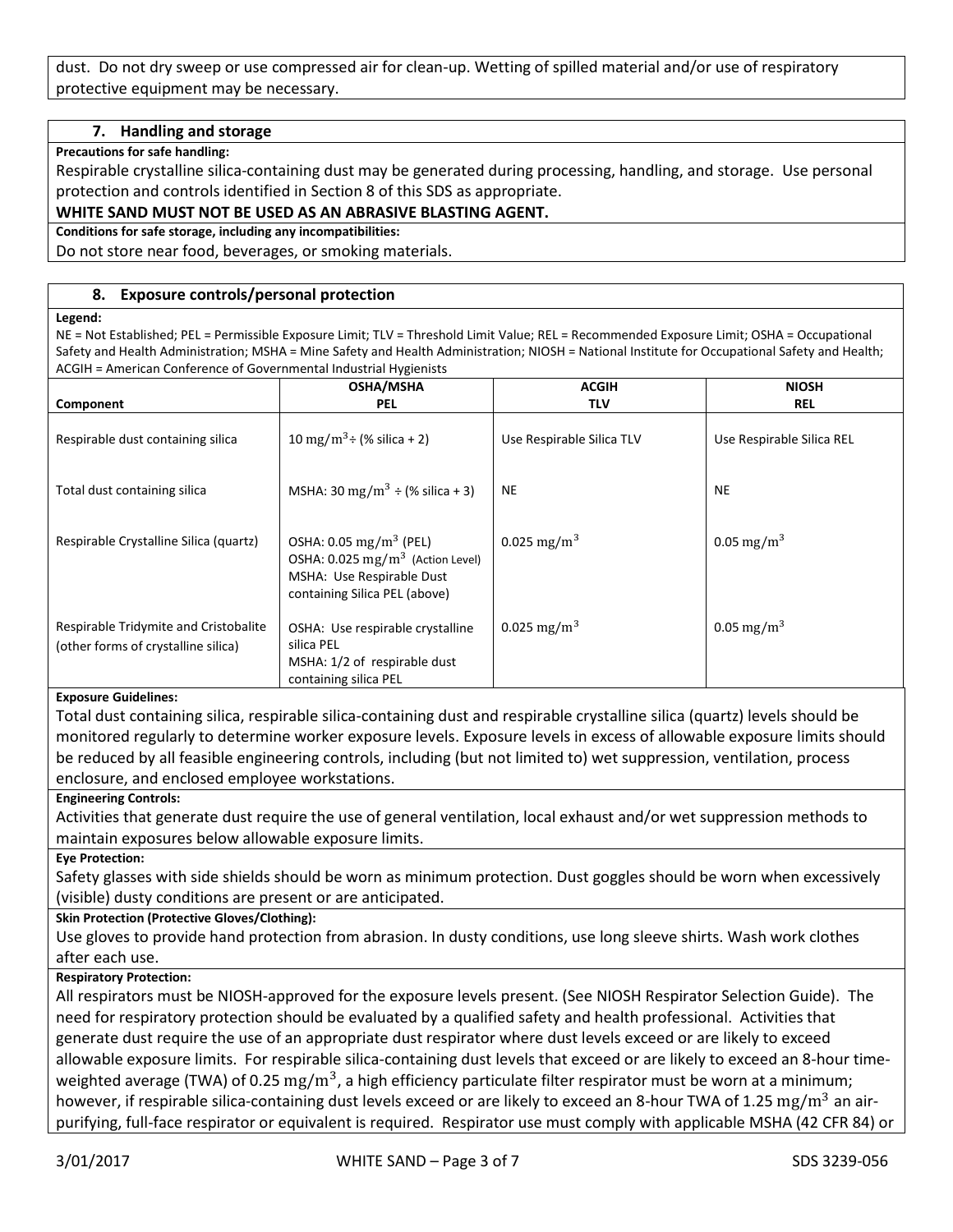OSHA (29 CFR 1910.134 ) standards, which include provisions for a user training program, respirator inspection, repair and cleaning, respirator fit testing, medical surveillance and other requirements.

#### **9. Physical and chemical properties**

| Appearance:                             |                                          |                                               |
|-----------------------------------------|------------------------------------------|-----------------------------------------------|
| White.                                  |                                          |                                               |
| Odor:                                   | PH:                                      | <b>Decomposition temperature:</b>             |
| No odor.                                | Not applicable                           | Not applicable                                |
| Melting point/freezing point:           | Initial boiling point and boiling range: | Flash point:                                  |
| Not applicable                          | $2230^{\circ}$ C/4046 $^{\circ}$ F       | Non-combustible                               |
| <b>Evaporation rate:</b>                | Flammability:                            | Upper/lower flammability or explosive limits: |
| Not applicable                          | Not applicable                           | Not applicable                                |
| Vapor pressure:                         | <b>Relative density:</b>                 | Solubility:                                   |
| Not applicable                          | Not applicable                           | Negligible                                    |
| Partition coefficient: n-octanol/water. | <b>Autoignition temperature:</b>         | Specific Gravity (H2O = 1):                   |
| Not applicable                          | Not applicable                           | $2.6 - 2.65$                                  |

#### **10. Stability and reactivity**

**Reactivity:**

Not reactive under normal use.

**Chemical stability:**

Stable under normal temperatures and pressures.

**Possibility of hazardous reactions:**

None under normal use.

**Conditions to avoid (e.g., static discharge, shock or vibration):**

Contact with incompatible materials should be avoided (see below). See Sections 5 and 7 for additional information. **Incompatible materials:**

Silica ignites on contact with fluorine and is incompatible with acids, aluminum, ammonium salts and magnesium. Silica reacts violently with powerful oxidizing agents such as fluorine, boron trifluoride, chlorine trifluoride, manganese trifluoride, and oxygen difluoride yielding possible fire and/or explosions. Silica dissolves readily in hydrofluoric acid producing a corrosive gas – silicon tetrafluoride.

**Hazardous decomposition products:**

Respirable crystalline silica-containing dust may be generated. When heated, quartz is slowly transformed into tridymite (above 860°C/1580°F) and cristobalite (above 1470°C/2678°F). Both tridymite and cristobalite are other forms of crystalline silica.

#### **11. Toxicological information**

**Primary Routes of Exposure:**

Inhalation and contact with the eyes and skin.

**Symptoms related to the physical, chemical, toxicological characteristics**

**Inhalation:**

Dusts may irritate the nose, throat and respiratory tract by mechanical abrasion. Coughing sneezing and shortness of breath may occur.

Symptoms of silicosis may include (but are not limited to) shortness of breath, difficulty breathing with or without exertion; coughing; diminished work capacity; diminished chest expansion; reduction of lung volume; right heart enlargement and/or failure. Persons with silicosis have an increased risk of pulmonary tuberculosis infection.

**Eye Contact:**

Dust particles can scratch the eye causing tearing, redness, a stinging or burning feeling, or swelling of the eyes with blurred vision.

**Skin Contact:**

Dust particles can scratch and irritate the skin with redness, an itching or burning feeling, swelling of the skin, and/or rash.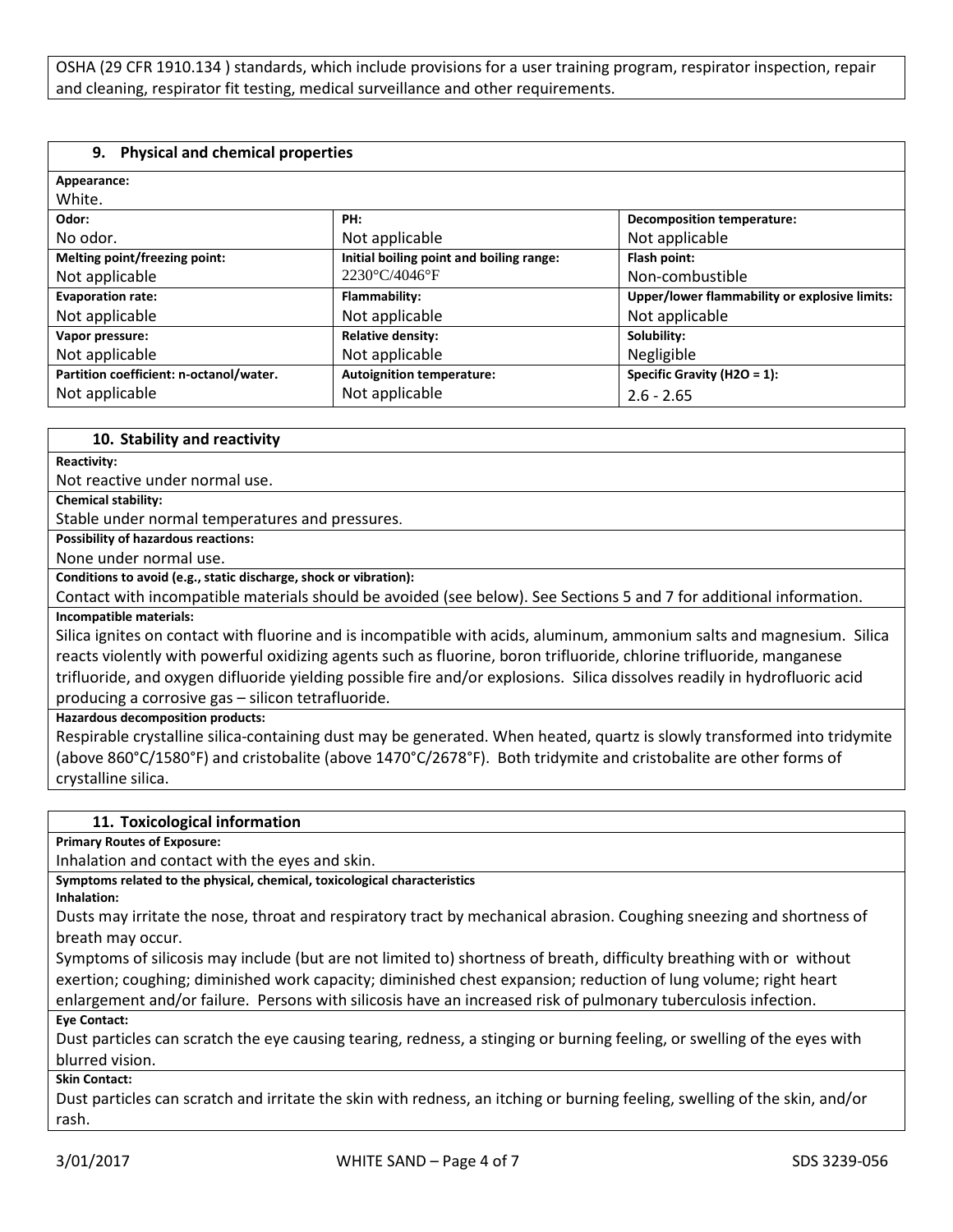#### **Ingestion:**

Expected to be practically non-toxic. Ingestion of large amounts may cause gastrointestinal irritation including nausea, vomiting, diarrhea, and blockage.

#### **Medical Conditions Aggravated by Exposure:**

Irritated or broken skin increases chance of contact dermatitis. Pre-existing medical conditions that may be aggravated by exposure include disorders of the eye, skin and lung (including asthma and other breathing disorders). Smoking tobacco will impair the ability of the lungs to clear themselves of dust.

**Delayed and immediate effects and also chronic effects from short- and long-term exposure:**

Prolonged overexposure to respirable dusts in excess of allowable exposure limits can cause inflammation of the lungs leading to possible fibrotic changes, a medical condition known as pneumoconiosis.

Prolonged and repeated overexposure to high levels of respirable crystalline silica-containing dust may cause a chronic form of silicosis, an incurable lung disease that may result in permanent lung damage or death. Chronic silicosis generally occurs after 10 years or more of overexposure; a more accelerated type of silicosis may occur between 5 and 10 years of higher levels of prolonged and repeated overexposure. In early stages of silicosis, not all individuals will exhibit symptoms (signs) of the disease. However, silicosis can be progressive, and symptoms can appear at any time, even years after exposure has ceased.

Repeated overexposures to very high levels of respirable crystalline silica for periods as short as six months may cause acute silicosis. Acute silicosis is a rapidly progressive, incurable lung disease that is typically fatal. Symptoms include (but are not limited to): shortness of breath, cough, fever, weight loss, and chest pain.

Respirable dust containing newly broken crystalline silica particles has been shown to be more hazardous to animals in laboratory tests than respirable dust containing older crystalline silica particles of similar size. Respirable crystalline silica particles which had aged for sixty days or more showed less lung injury in animals than equal exposures to respirable dust containing newly broken particles of respirable crystalline silica.

There are reports in the literature suggesting that excessive respirable crystalline silica exposure may be associated with autoimmune disorders and other adverse health effects involving the kidney. In particular, the incidence of scleroderma (thickening of the skin caused by swelling and thickening of fibrous tissue) appears to be higher in silicotic individuals. To date, the evidence does not conclusively determine a causal relationship between silica exposure and these adverse health effects.

#### **Carcinogenicity:**

Epidemiology studies on the association between respirable crystalline silica exposure and lung cancer have had both positive and negative results. There is some speculation that the source, type, and level of exposure of respirable crystalline silica may play a role. Studies of persons with silicosis indicate an increased risk of developing lung cancer, a risk that increases with the level and duration of exposure. It is not clear whether lung cancer develops in non-silicotic patients. Several studies of silicotics do not account for lung cancer confounders, especially smoking, which have been shown to increase the risk of developing lung disorders, including emphysema and lung cancer.

In October 1996, an IARC Working Group designated respirable crystalline silica as carcinogenic (Group 1). In 2012, an IARC Working Group re-affirmed that inhalation of crystalline silica was a known human carcinogen. The NTP's Report on Carcinogens, 9th edition, lists respirable crystalline silica as a "known human carcinogen." In the year 2000, the American Conference of Governmental Industrial Hygienists (ACGIH) listed respirable crystalline silica (quartz) as a suspected human carcinogen (A-2). These classifications are based on sufficient evidence of carcinogenicity in certain experimental animals and on selected epidemiological studies of workers exposed to respirable crystalline silica.

**Additional information on toxicological-effects: Acute toxicity:** Not classified

**Skin corrosion/irritation:** Not classified

**Serious eye damage/eye irritation:** Not classified

**Respiratory sensitization:** Not classified.

**Skin sensitization:** Not classified.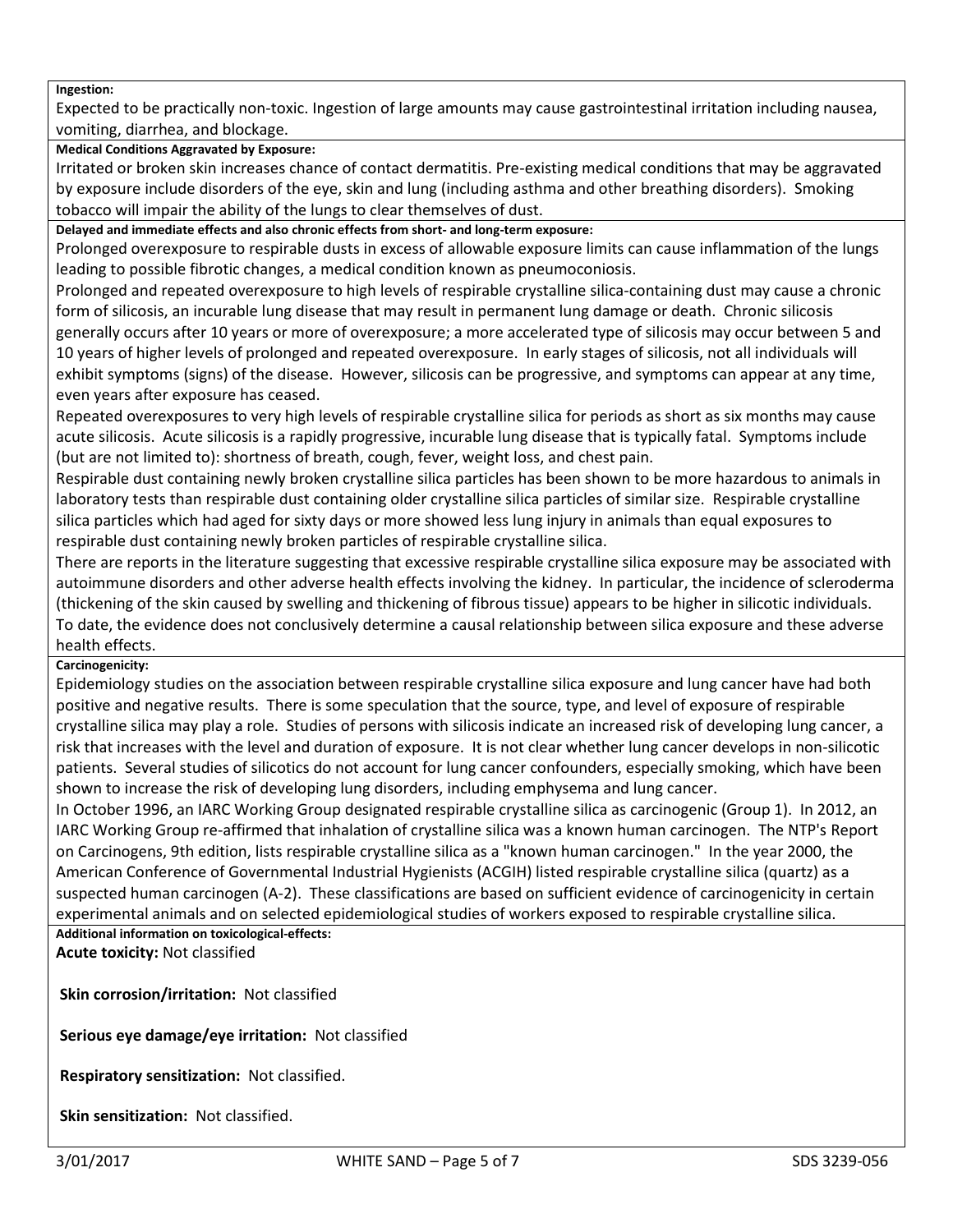**Germ cell Mutagenicity:** Not classified

**Carcinogenicity:** May cause cancer (Inhalation).

**Reproductive toxicity:** Not classified

**Specific target organ toxicity - single exposure:** Not classified

**Specific target organ- toxicity – repeated exposure:** Causes damage to organs (lungs, respiratory system) through prolonged or repeated exposure (inhalation)

**Aspiration toxicity:** Not classified (not applicable- solid material)

| 12. Ecological information                              |
|---------------------------------------------------------|
| Ecotoxicity (aquatic and terrestrial, where available): |
| Not determined                                          |
| Persistence and degradability:                          |
| Not determined                                          |
| Bioaccumulative potential.                              |
| Not determined                                          |
| Mobility in soil.                                       |
| Not determined                                          |
| Other adverse effects.                                  |
| Not determined                                          |

#### **13. Disposal considerations**

**Safe handling and disposal of waste:**

Place contaminated materials in appropriate containers and dispose of in a manner consistent with applicable federal, state, and local regulations. Prevent from entering drainage, sewer systems, and unintended bodies of water. It is the responsibility of the user to determine, at the time of disposal, whether product meets criteria for hazardous waste. Product uses, transformations, mixture and processes, may render the resulting material hazardous.

| 14. Transport information       |
|---------------------------------|
| <b>UN Number:</b>               |
| Not regulated.                  |
| <b>UN Proper shipping name:</b> |
| Not regulated.                  |
| <b>Transport Hazard class:</b>  |
| Not applicable.                 |
| Packing group, if applicable:   |
| Not applicable.                 |
| Marine pollutant (Yes/No):      |
| Not applicable.                 |

#### **15. Regulatory information**

**Toxic Substances Control Act (TSCA):**

The components in this product are listed on the TSCA Inventory or are exempt.

**Comprehensive Environmental Response, Compensation and Liability Act (CERCLA):**

Releases of this material to air, land, or water are not reportable to the National Response Center under the

Comprehensive Environmental Response, Compensation, and Liability Act (CERCLA) or to state and local emergency planning committees under the Superfund Amendments and Reauthorization Act.

**Superfund Amendments and Reauthorization Act of 1986 (SARA), Title III:**

Section 302 extremely hazardous substances: None

Section 311/312 hazard categories: Delayed Health